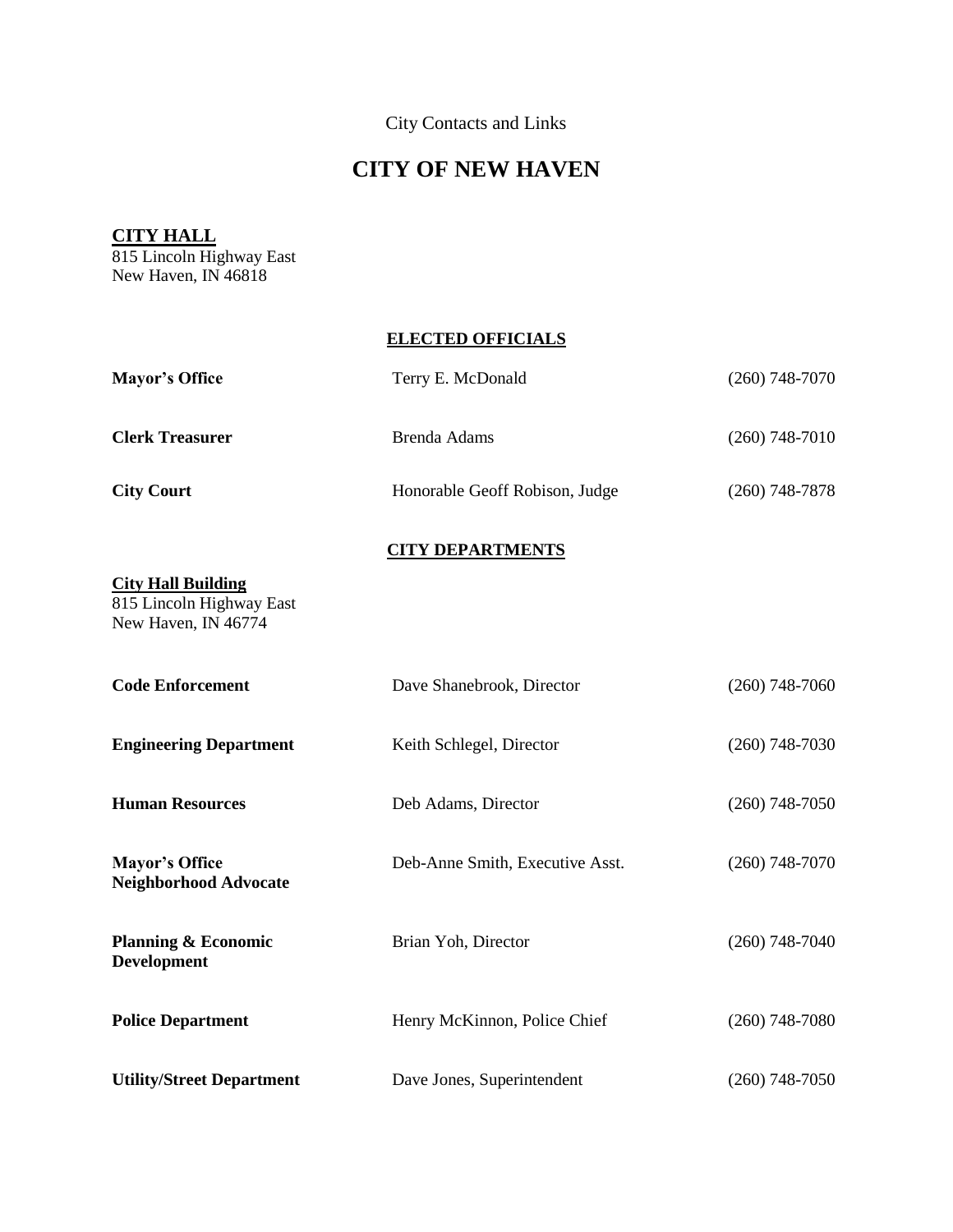| <b>Utility Office</b>                                                                    | Jill Cain, Office Manager      | $(260)$ 748-7050 |
|------------------------------------------------------------------------------------------|--------------------------------|------------------|
| <b>New Haven Community Center Building</b><br>7500 S.R. 930 East<br>Fort Wayne, IN 46803 |                                |                  |
| New Haven Parks & Rec Dept.                                                              | Mike Clendenen, Superintendent | $(260)$ 749-2212 |
| <b>New Haven EMS/Fire Station Building</b><br>910 Hartzell Road<br>New Haven, IN 46774   |                                |                  |
| <b>EMS</b> Department                                                                    | Bob Atkinson, EMS Director     | $(260)$ 749-1235 |
| <b>Fire Department</b>                                                                   | Josh Hale, Fire Chief          | $(260)$ 493-7500 |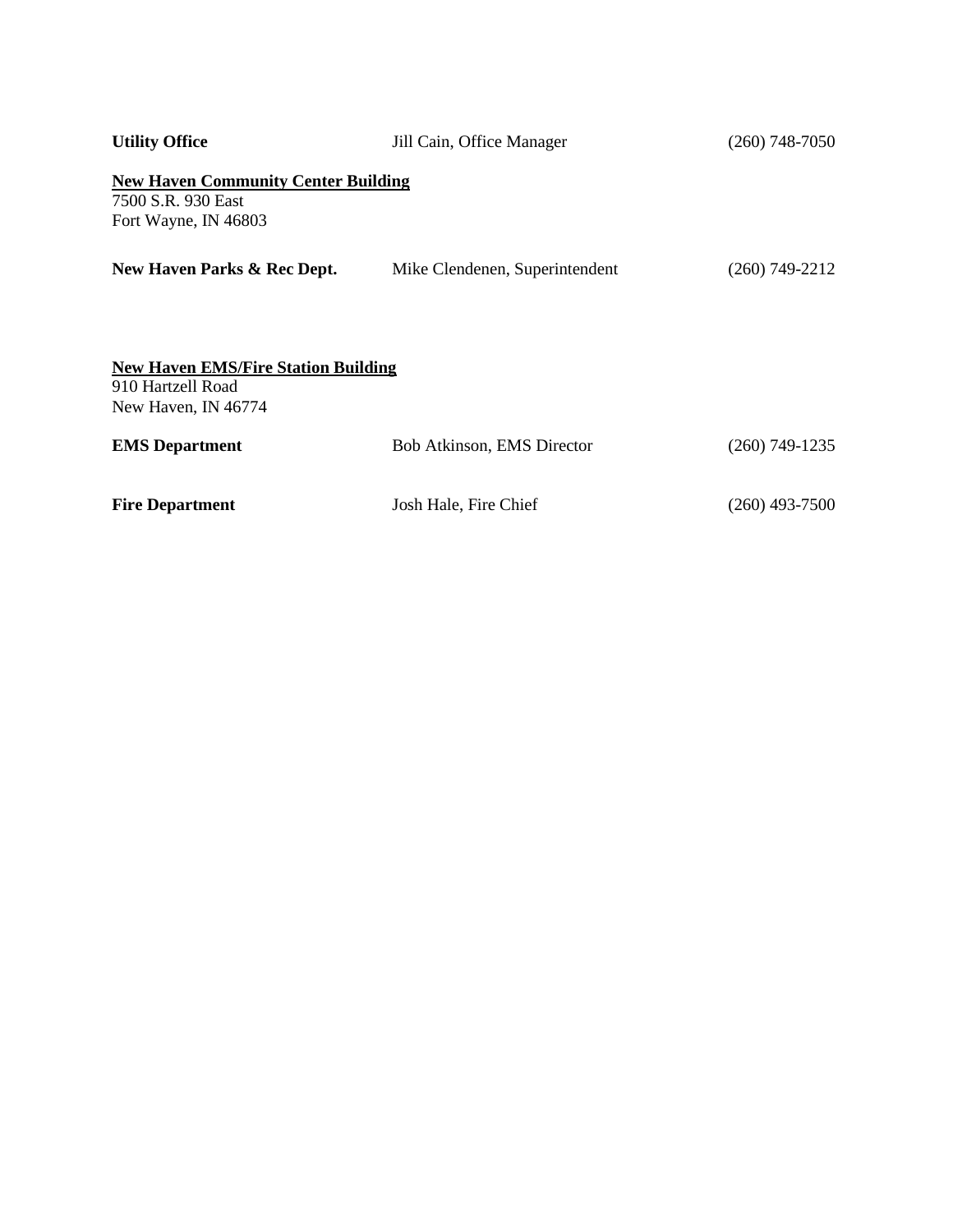city contacts.wd